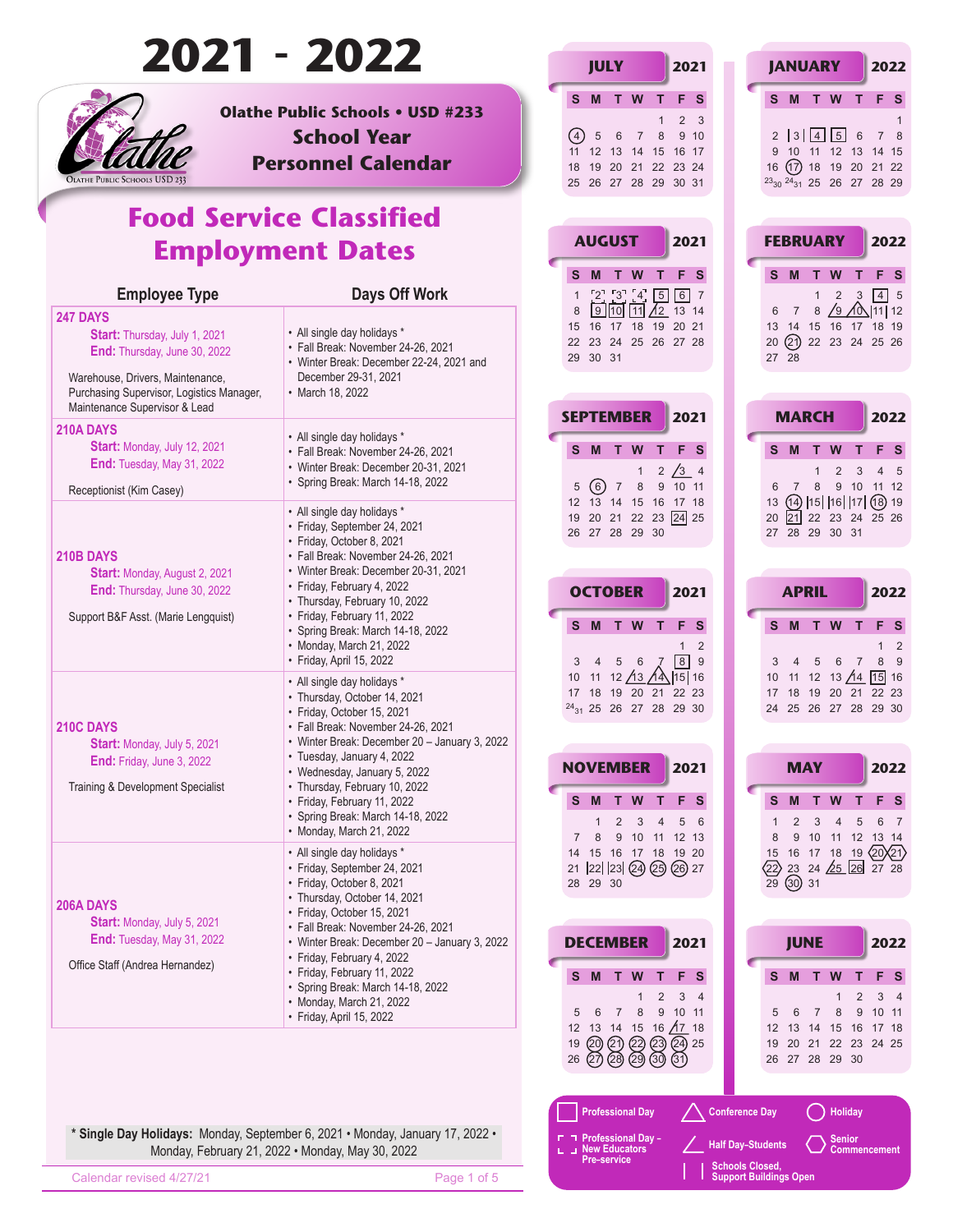|                                                                                                                                            | 2021 - 2022                                                                                                                                                                                                                                                                 | <b>JULY</b><br>2021                                                                                                                                                                                              | <b>JANUARY</b><br>2022                                                                                                                                                                                                                                           |
|--------------------------------------------------------------------------------------------------------------------------------------------|-----------------------------------------------------------------------------------------------------------------------------------------------------------------------------------------------------------------------------------------------------------------------------|------------------------------------------------------------------------------------------------------------------------------------------------------------------------------------------------------------------|------------------------------------------------------------------------------------------------------------------------------------------------------------------------------------------------------------------------------------------------------------------|
| <b>DLATHE PUBLIC SCHOOLS USD 233</b>                                                                                                       | <b>Olathe Public Schools . USD #233</b><br><b>School Year</b><br><b>Personnel Calendar</b>                                                                                                                                                                                  | S M T W<br>F S<br>т<br>2 <sup>3</sup><br>(4)<br>$6\overline{6}$<br>5<br>8<br>9 10<br>$\overline{7}$<br>11 12 13 14 15 16 17<br>18 19 20 21 22 23 24<br>25 26 27 28 29 30 31                                      | F <sub>S</sub><br>S M T W<br>T.<br>2   3   4   5   6<br>7 8<br>9 10 11 12 13 14 15<br>16 (17) 18 19 20 21 22<br><sup>23</sup> <sub>30</sub> <sup>24</sup> <sub>31</sub> 25 26 27 28 29                                                                           |
| <b>Employee Type</b>                                                                                                                       | Days Off Work                                                                                                                                                                                                                                                               |                                                                                                                                                                                                                  |                                                                                                                                                                                                                                                                  |
| 206B DAYS<br><b>Start: July 12, 2021</b><br><b>End: May 31, 2022</b><br>Field Supervisors,<br>Office Staff (Margery Erckert & Maria Burns) | • All single day holidays *<br>· Fall Break: November 24-26, 2021<br>• Winter Break: December 20 - January 3, 2022<br>• Tuesday, January 4, 2022<br>• Friday, February 11, 2022<br>• Spring Break: March 14-18, 2022<br>• Friday, April 15, 2022                            | <b>AUGUST</b><br>2021<br>S M T W<br>F <sub>S</sub><br>т<br>$\begin{bmatrix} 2 \\ 3 \\ 4 \\ 5 \end{bmatrix}$<br>6 7<br>$\mathbf{1}$<br>$9$ 10 11 $/12$ 13 14<br>8<br>15 16 17 18 19 20 21<br>22 23 24 25 26 27 28 | <b>FEBRUARY</b><br>2022<br>F <sub>S</sub><br>S M<br>$\mathsf{T}$<br>W<br>т<br>$4 \mid 5$<br>$\overline{2}$<br>$\overline{\mathbf{3}}$<br>$\mathbf{1}$<br>8 $\sqrt{9}$ $\sqrt{0}$  11   12<br>$\overline{7}$<br>6<br>13 14 15 16 17 18 19<br>20 21 22 23 24 25 26 |
| 203A DAYS                                                                                                                                  | • All single day holidays *<br>• Friday, September 24, 2021<br>· Friday, October 15, 2021<br>• Tuesday, November 23, 2021<br>• Fall Break: November 24-26, 2021<br>• Winter Break: December 20 - January 3, 2022                                                            | 29 30 31<br><b>SEPTEMBER</b><br>2021                                                                                                                                                                             | 27 28<br><b>MARCH</b><br>2022                                                                                                                                                                                                                                    |
| Start: Monday, July 12, 2021<br><b>End:</b> Friday, June 3, 2022<br>Catering - Deb Haase                                                   | • Tuesday, January 4, 2022<br>• Wednesday, January 5, 2022<br>• Friday, February 4, 2022<br>• Friday, February 11, 2022<br>• Spring Break: March 14-18, 2022<br>• Monday, March 21, 2022<br>• Friday, April 15, 2022                                                        | S M<br>W<br>$\top$<br>F<br>- S<br>т<br>$2 \times 3$ 4<br>$\mathbf{1}$<br>5(6)<br>$\overline{7}$<br>8<br>9 10 11<br>12 13 14 15 16 17 18<br>19 20 21 22 23 24 25<br>26 27 28 29 30                                | S M T<br><b>W</b><br>F S<br>2<br>4 <sub>5</sub><br>3<br>1<br>8<br>9 10 11 12<br>$\overline{7}$<br>6<br>$(14)$  15   16   17  (18) 19<br>13<br>20 21 22 23 24 25 26<br>27 28 29 30 31                                                                             |
|                                                                                                                                            | • All single day holidays *<br>• Friday, September 24, 2021                                                                                                                                                                                                                 | <b>OCTOBER</b><br>2021                                                                                                                                                                                           | 2022<br><b>APRIL</b>                                                                                                                                                                                                                                             |
| 203B DAYS<br>Start: Monday, July 19, 2021<br>End: Tuesday, June 7, 2022<br>Tech Supervisor (S. Reihs)                                      | • Friday, October 15, 2021<br>• Fall Break: November 24-26, 2021<br>• Winter Break: December 20 - January 3, 2022<br>· Tuesday, January 4, 2022<br>• Friday, February 11, 2022<br>• Spring Break: March 14-18, 2022<br>• Monday, March 21, 2022<br>• Friday, April 15, 2022 | S M T W<br>F <sub>S</sub><br>T.<br>2<br>$\mathbf{1}$<br>$\sqrt{8}$<br>9<br>5 6<br>10 11 12 $\frac{\cancel{13}}{\cancel{13}}$ $\cancel{14}$  15   16<br>17 18 19 20 21 22 23                                      | S M T W<br>F S<br>т<br>$1\quad 2$<br>8 9<br>$-5$<br>$6\overline{6}$<br>$\overline{7}$<br>10 11 12 13 $/14$<br>$15$ 16<br>17 18 19 20 21 22 23                                                                                                                    |
|                                                                                                                                            | • All single day holidays *<br>· Friday, September 24, 2021                                                                                                                                                                                                                 | $24_{31}$ 25 26 27 28 29 30                                                                                                                                                                                      | 24 25 26 27 28 29 30                                                                                                                                                                                                                                             |
| <b>195 DAYS</b><br>Start: Monday, July 19, 2021                                                                                            | • Friday, October 8, 2021<br>• Thursday, October 14, 2021<br>• Friday, October 15, 2021                                                                                                                                                                                     | <b>NOVEMBER</b><br>2021                                                                                                                                                                                          | <b>MAY</b><br>2022                                                                                                                                                                                                                                               |
| <b>End: Friday, May 27, 2022</b><br><b>Production Floor Managers</b><br>(J. Capehart & M. Leonhart)                                        | · Fall Break: November 22-26, 2021<br>• Winter Break: December 20-31, 2021<br>• Friday, February 4, 2022<br>• Friday, February 11, 2022<br>· Spring Break: March 14-18, 2022<br>• Friday, April 15, 2022                                                                    | T F S<br>S M<br>T W<br>$\overline{2}$<br>$\mathbf{1}$<br>3<br>5 6<br>$\overline{4}$<br>8<br>9 10 11 12 13<br>$\overline{7}$<br>14 15 16 17 18 19 20<br>21 22 23 24 25 26 27                                      | F <sub>S</sub><br>M T W<br>т<br>s<br>6 7<br>2<br>3<br>$\overline{4}$<br>5<br>9 10 11 12 13 14<br>8<br>16 17 18 19 20 21<br>15<br>23 24 $\sqrt{25}$ 26 27 28<br>∕22)                                                                                              |
|                                                                                                                                            | • All single day holidays *<br>• Friday, September 24, 2021<br>• Friday, October 8, 2021                                                                                                                                                                                    | 28 29 30                                                                                                                                                                                                         | $29$ $(30)$ 31                                                                                                                                                                                                                                                   |
| <b>185 DAYS</b><br><b>Start:</b> Thursday, August 5, 2021                                                                                  | • Friday, October 15, 2021<br>• Fall Break: November 22-26, 2021                                                                                                                                                                                                            | <b>DECEMBER</b><br>2021                                                                                                                                                                                          | <b>JUNE</b><br>2022                                                                                                                                                                                                                                              |
| <b>End: Friday, June 3, 2022</b><br>Catering Production Manager - Renee Dallas                                                             | • Winter Break: December 20 - January 3, 2022<br>• Friday, February 4, 2022<br>• Friday, February 11, 2022<br>· Spring Break: March 14-18, 2022<br>• Monday, March 21, 2022<br>· Friday, April 15, 2022                                                                     | F S<br>S M<br>◆<br>W<br>T.<br>2<br>3 <sub>4</sub><br>6<br>9<br>10 11<br>$\overline{7}$<br>8<br>12 13 14 15 16 $\overline{A7}$ 18<br>19 (20 (21) (22) (23)<br>$(24)$ 25<br>(27 Q8)<br>26<br>$(29)$ $(30)$<br>(31) | F S<br>S.<br>M<br>$\mathbf{T}$<br>W<br>т<br>3 <sub>4</sub><br>$\mathbf{1}$<br>2<br>8<br>10 11<br>6<br>$\overline{7}$<br>9<br>5<br>15 16<br>12 <sup>2</sup><br>13 14<br>17 18<br>19 20 21 22 23 24 25<br>26 27 28 29 30                                           |
|                                                                                                                                            |                                                                                                                                                                                                                                                                             | <b>Professional Day</b>                                                                                                                                                                                          | <b>Holiday</b><br><b>Conference Day</b>                                                                                                                                                                                                                          |
|                                                                                                                                            | * Single Day Holidays: Monday, September 6, 2021 · Monday, January 17, 2022 ·<br>Monday, February 21, 2022 . Monday, May 30, 2022                                                                                                                                           | Professional Day -<br>L J New Educators                                                                                                                                                                          | Senior<br><b>Half Day-Students</b><br><b>Commencement</b>                                                                                                                                                                                                        |
| Calendar revised 4/27/21                                                                                                                   | Page 2 of 5                                                                                                                                                                                                                                                                 | Pre-service                                                                                                                                                                                                      | <b>Schools Closed,</b><br><b>Support Buildings Open</b>                                                                                                                                                                                                          |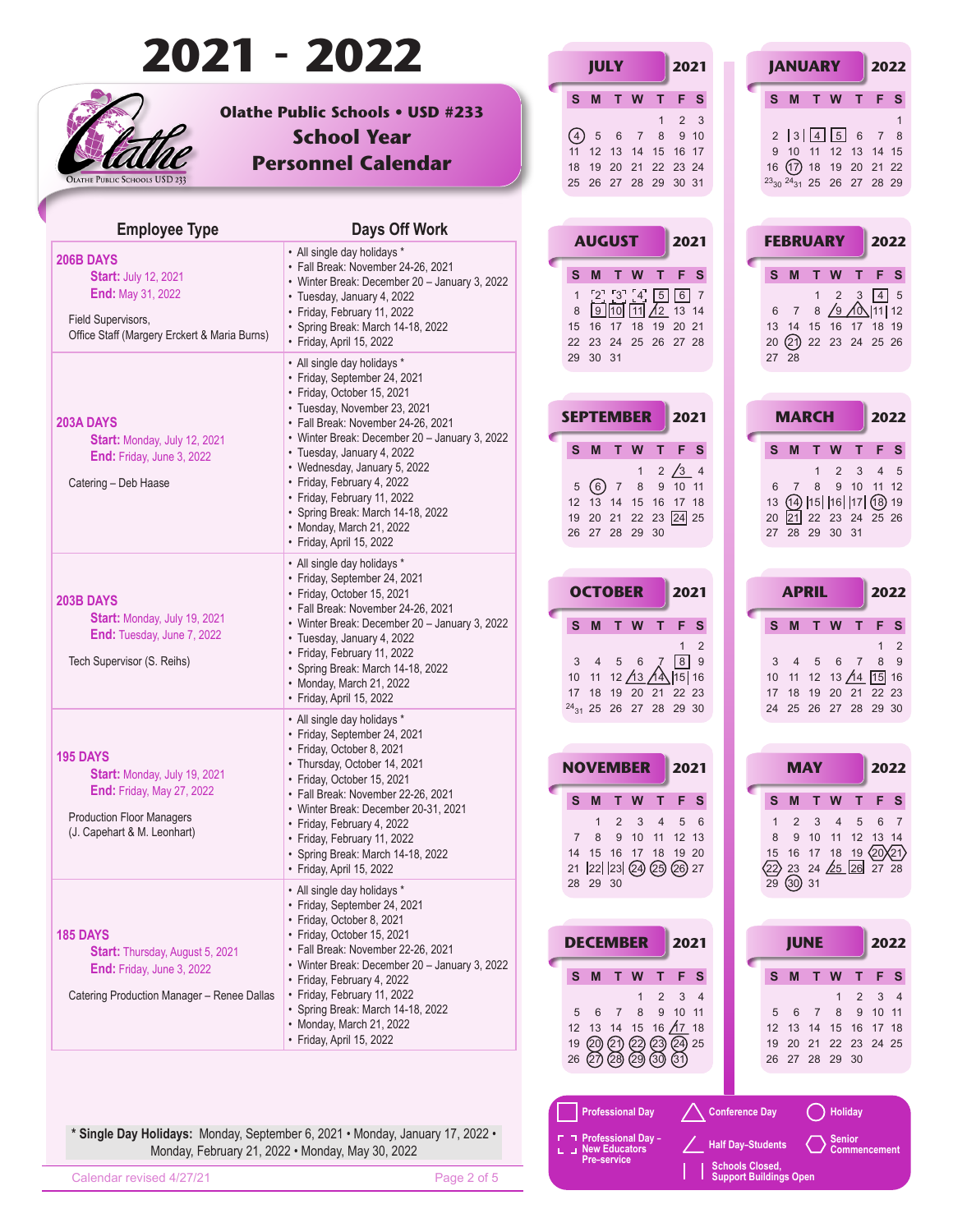|                                                                                                                                                                  | 2021 - 2022                                                                                                                                                                                                                                                                                                                                                      | <b>JULY</b>                                                                                                                                                                                                      | 2021                                        | <b>JANUARY</b>                                                                                                                                      | 2022                                                                                                            |
|------------------------------------------------------------------------------------------------------------------------------------------------------------------|------------------------------------------------------------------------------------------------------------------------------------------------------------------------------------------------------------------------------------------------------------------------------------------------------------------------------------------------------------------|------------------------------------------------------------------------------------------------------------------------------------------------------------------------------------------------------------------|---------------------------------------------|-----------------------------------------------------------------------------------------------------------------------------------------------------|-----------------------------------------------------------------------------------------------------------------|
| <b>DLATHE PUBLIC SCHOOLS USD 233</b>                                                                                                                             | <b>Olathe Public Schools . USD #233</b><br><b>School Year</b><br><b>Personnel Calendar</b>                                                                                                                                                                                                                                                                       | M T W<br>S.<br>т<br>(4)<br>$6\overline{6}$<br>$\sqrt{5}$<br>8<br>$\overline{7}$<br>11 12 13 14 15 16 17<br>18 19 20 21 22 23 24<br>25 26 27 28 29 30 31                                                          | F S<br>$2 \quad 3$<br>9 <sub>10</sub>       | S M T W<br>2  3  4 5 6<br>9 10 11 12 13 14 15<br>16 (17) 18 19 20 21 22<br>$23_{30}$ $24_{31}$ 25 26 27 28 29                                       | F <sub>S</sub><br>T<br>7 8                                                                                      |
| <b>Employee Type</b>                                                                                                                                             | Days Off Work                                                                                                                                                                                                                                                                                                                                                    |                                                                                                                                                                                                                  |                                             |                                                                                                                                                     |                                                                                                                 |
| 178 DAYS<br><b>Start:</b> Thursday, August 5, 2021<br>End: Thursday, May 26, 2022<br>Production Floor Lead (Ivet Palma),<br>Production Floor Manager (T.Gardner) | • All single day holidays *<br>• Friday, September 24, 2021<br>· Friday, October 8, 2021<br>• Thursday, October 14, 2021<br>· Friday, October 15, 2021<br>• Fall Break: November 22-26, 2021<br>• Winter Break: December 20-31, 2021<br>· Tuesday, January 4, 2022<br>• Friday, February 4, 2022<br>• Thursday, February 10, 2022<br>• Friday, February 11, 2022 | <b>AUGUST</b><br>W<br>S M<br>$\top$<br>т<br>$\begin{bmatrix} 2 \\ 3 \\ 4 \end{bmatrix}$<br>$\boxed{5}$<br>$\mathbf{1}$<br>$9$ 10 11 $/12$ 13 14<br>8<br>15 16 17 18 19 20 21<br>22 23 24 25 26 27 28<br>29 30 31 | 2021<br>F <sub>S</sub><br>6 7               | <b>FEBRUARY</b><br>S M<br>T.<br>W<br>$\overline{2}$<br>$\mathbf{1}$<br>$\overline{7}$<br>6<br>13 14 15 16 17 18 19<br>20 21 22 23 24 25 26<br>27 28 | 2022<br>F <sub>S</sub><br>T<br>$\boxed{4}$ 5<br>$\overline{\mathbf{3}}$<br>8 $\sqrt{9}$ $\sqrt{0}\sqrt{111}$ 12 |
|                                                                                                                                                                  | • Spring Break: March 14-18, 2022<br>• Monday, March 21, 2022                                                                                                                                                                                                                                                                                                    | <b>SEPTEMBER</b>                                                                                                                                                                                                 | 2021                                        | <b>MARCH</b>                                                                                                                                        | 2022                                                                                                            |
| 175 DAYS<br><b>Start: Monday, August 9, 2021</b><br>End: Wednesday, May 25, 2022                                                                                 | · Friday, April 15, 2022<br>• All single day holidays *<br>• Friday, September 24, 2021<br>• Friday, October 8, 2021<br>• Thursday, October 14, 2021<br>· Friday, October 15, 2021<br>· Fall Break: November 22-26, 2021<br>• Winter Break: December 20 - January 3, 2022<br>• Tuesday, January 4, 2022                                                          | S M<br>W<br>$\mathbf{T}$<br>5(6)7<br>8<br>12 13 14 15 16 17 18<br>19 20 21 22 23 24 25<br>26 27 28 29 30                                                                                                         | F<br>- S<br>2 / 3 4<br>9 10 11              | S M T<br><b>W</b><br>2<br>1<br>9 10<br>8<br>$\overline{7}$<br>6<br>$(14)$  15   16   17  (18) 19<br>13<br>20 21 22 23 24 25 26<br>27 28 29 30 31    | F S<br>4 <sub>5</sub><br>3<br>11 12                                                                             |
| 9-month Drivers                                                                                                                                                  | • Friday, February 4, 2022<br>• Thursday, February 10, 2022                                                                                                                                                                                                                                                                                                      | <b>OCTOBER</b>                                                                                                                                                                                                   | 2021                                        | <b>APRIL</b>                                                                                                                                        | 2022                                                                                                            |
|                                                                                                                                                                  | • Friday, February 11, 2022<br>• Spring Break: March 14-18, 2022<br>· Friday, April 15, 2022                                                                                                                                                                                                                                                                     | S M T W<br>т<br>5 6<br>$\overline{4}$                                                                                                                                                                            | F S<br>2<br>$\mathbf{1}$<br>$\sqrt{8}$<br>9 | S M T W<br>5<br>$6\overline{6}$                                                                                                                     | F S<br>т<br>$1\quad 2$<br>8 9<br>$\overline{7}$                                                                 |
| <b>176 DAYS</b><br><b>Start:</b> Tuesday, August 10, 2021<br>End: Wednesday, May 25, 2022<br>9-month Warehouse - Freezer                                         | • All single day holidays *<br>· Friday, September 24, 2021<br>· Friday, October 8, 2021<br>• Thursday, October 14, 2021<br>· Friday, October 15, 2021<br>• Fall Break: November 22-26, 2021                                                                                                                                                                     | 10 11 12 $\sqrt{13}$ $\sqrt{4}$ 15 16<br>17 18 19 20 21 22 23<br>$24_{31}$ 25 26 27 28 29 30                                                                                                                     |                                             | 10 11 12 13 $/14$<br>17 18 19 20 21 22 23<br>24 25 26 27 28 29 30                                                                                   | $15$ 16                                                                                                         |
|                                                                                                                                                                  | • Winter Break: December 20-31, 2021<br>• Friday, February 4, 2022<br>• Thursday, February 10, 2022<br>• Friday, February 11, 2022<br>• Spring Break: March 14-18, 2022<br>· Friday, April 15, 2022                                                                                                                                                              | <b>NOVEMBER</b><br>S M T W T F S<br>$\overline{2}$<br>3<br>1<br>$\overline{4}$<br>9 10 11 12 13<br>8<br>$\overline{7}$                                                                                           | 2021<br>5 6                                 | <b>MAY</b><br>M T W T<br>s<br>2<br>3<br>$\overline{4}$<br>9 10 11 12 13 14<br>8                                                                     | 2022<br>F <sub>S</sub><br>6 7<br>5                                                                              |
| <b>174A DAYS</b><br><b>Start: Monday, August 9, 2021</b><br>End: Wednesday, May 25, 2022                                                                         | • All single day holidays *<br>· Friday, September 24, 2021<br>· Friday, October 8, 2021<br>• Thursday, October 14, 2021<br>· Friday, October 15, 2021                                                                                                                                                                                                           | 14 15 16 17 18 19 20<br>21 22 23 24 25 26 27<br>28 29 30                                                                                                                                                         |                                             | 15 16 17 18 19 $\langle 20 \rangle$ 21<br>23 24 $\sqrt{25}$ 26 27 28<br>$\langle 22 \rangle$<br>$29$ 30 31                                          |                                                                                                                 |
|                                                                                                                                                                  | · Fall Break: November 22-26, 2021<br>• Winter Break: December 20 - January 3, 2022                                                                                                                                                                                                                                                                              | <b>DECEMBER</b>                                                                                                                                                                                                  | 2021                                        | <b>JUNE</b>                                                                                                                                         | 2022                                                                                                            |
| Warehouse - Paper                                                                                                                                                | · Tuesday, January 4, 2022<br>• Friday, February 4, 2022<br>• Thursday, February 10, 2022<br>• Friday, February 11, 2022<br>· Friday, March 11, 2022<br>• Spring Break: March 14-18, 2022<br>· Friday, April 15, 2022                                                                                                                                            | S M<br>T.<br>W<br>T.<br>2<br>6<br>$\overline{7}$<br>8<br>9<br>12 13 14 15 16 $\overline{17}$ 18<br>20 21 22 23 24 25<br>19<br>26<br>(27) (28) (29) (30)                                                          | F S<br>3 <sub>4</sub><br>10 11<br>(31)      | M<br>$\mathbf{T}$<br>W<br>S.<br>$\mathbf{1}$<br>6<br>$\overline{7}$<br>8<br>5<br>12 13 14 15 16 17 18<br>19 20 21 22 23 24 25<br>26 27 28 29 30     | F <sub>S</sub><br>т<br>3 <sub>4</sub><br>$\overline{2}$<br>10 11<br>9                                           |
|                                                                                                                                                                  |                                                                                                                                                                                                                                                                                                                                                                  |                                                                                                                                                                                                                  |                                             |                                                                                                                                                     |                                                                                                                 |
|                                                                                                                                                                  | * Single Day Holidays: Monday, September 6, 2021 · Monday, January 17, 2022 ·<br>Monday, February 21, 2022 . Monday, May 30, 2022                                                                                                                                                                                                                                | <b>Professional Day</b><br>- Professional Day<br>J New Educators<br>Pre-service                                                                                                                                  |                                             | <b>Holiday</b><br><b>Conference Day</b><br><b>Senior</b><br><b>Half Day-Students</b>                                                                | <b>Commencement</b>                                                                                             |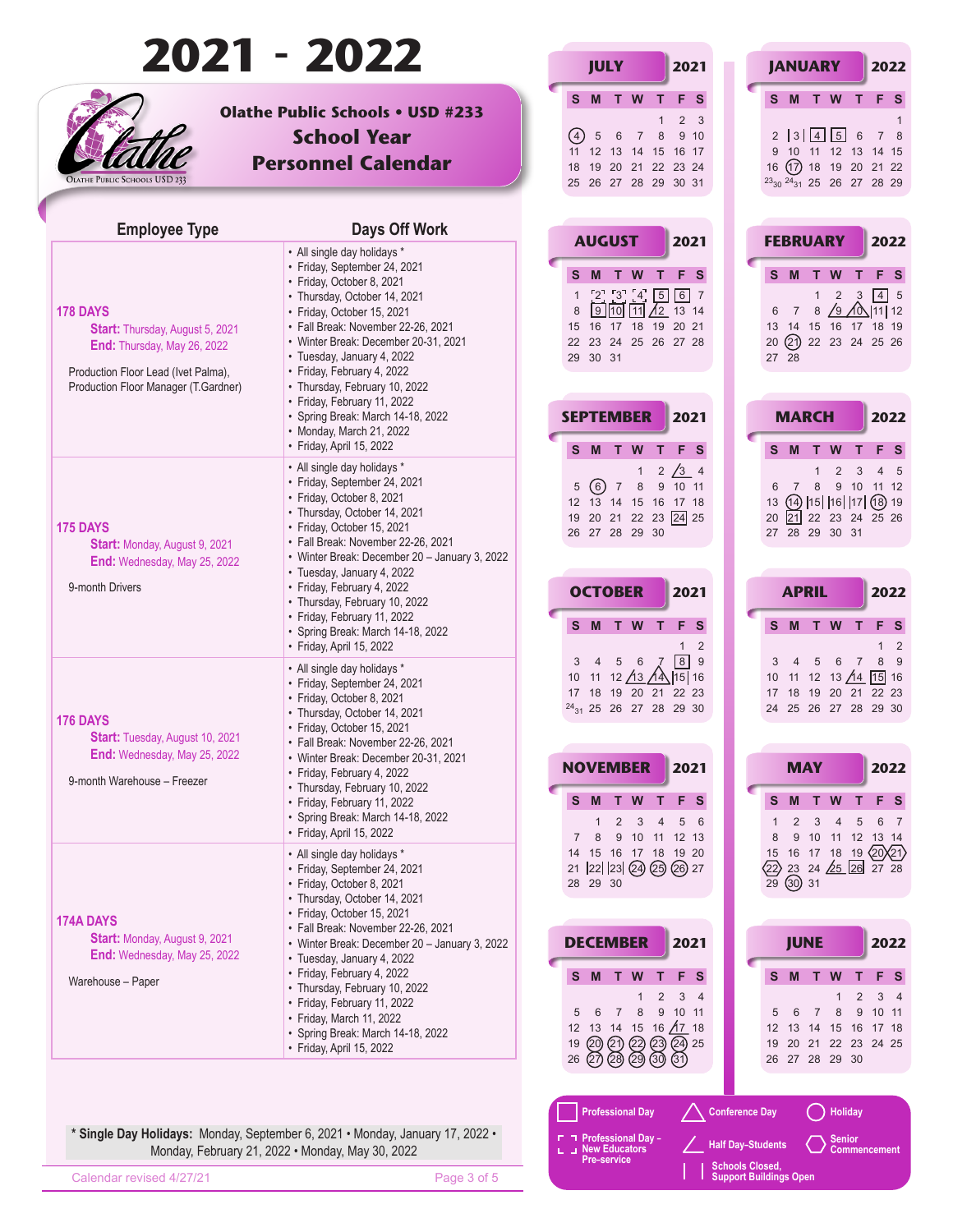|                                                                                                                                                                | 2021 - 2022                                                                                                                                                                                                                                                                                                                                  | <b>JULY</b><br>2021                                                                                                                                                                                                                       | <b>JANUARY</b><br>2022                                                                                                                                                                                                                                     |
|----------------------------------------------------------------------------------------------------------------------------------------------------------------|----------------------------------------------------------------------------------------------------------------------------------------------------------------------------------------------------------------------------------------------------------------------------------------------------------------------------------------------|-------------------------------------------------------------------------------------------------------------------------------------------------------------------------------------------------------------------------------------------|------------------------------------------------------------------------------------------------------------------------------------------------------------------------------------------------------------------------------------------------------------|
| <b>DLATHE PUBLIC SCHOOLS USD 233</b>                                                                                                                           | <b>Olathe Public Schools . USD #233</b><br><b>School Year</b><br><b>Personnel Calendar</b>                                                                                                                                                                                                                                                   | M T W<br>F S<br>S.<br>т<br>(4)<br>$\sqrt{5}$<br>$6\overline{6}$<br>8<br>9 <sub>10</sub><br>$\overline{7}$<br>11 12 13 14 15 16 17<br>18 19 20 21 22 23 24<br>25 26 27 28 29 30 31                                                         | F <sub>S</sub><br>S M T W<br>T<br>$2 \quad 3$<br>2  3  4  5 6<br>7 8<br>9 10 11 12 13 14 15<br>16 (17) 18 19 20 21 22<br>$23_{30}$ $24_{31}$ 25 26 27 28 29                                                                                                |
| <b>Employee Type</b>                                                                                                                                           | Days Off Work                                                                                                                                                                                                                                                                                                                                |                                                                                                                                                                                                                                           |                                                                                                                                                                                                                                                            |
| <b>174B DAYS</b><br><b>Start: Monday, August 9, 2021</b><br>End: Wednesday, May 25, 2022<br>Warehouse - Packing                                                | • All single day holidays *<br>• Friday, September 24, 2021<br>· Friday, October 8, 2021<br>• Thursday, October 14, 2021<br>· Friday, October 15, 2021<br>· Fall Break: November 22-26, 2021<br>• Winter Break: December 20 - January 3, 2022<br>· Tuesday, January 4, 2022<br>• Friday, February 4, 2022<br>• Thursday, February 10, 2022   | <b>AUGUST</b><br>2021<br>F <sub>S</sub><br>S M T<br>W<br>т<br>$\begin{bmatrix} 2 \\ 3 \\ 4 \end{bmatrix}$<br>$\boxed{5}$<br>6 7<br>$\mathbf{1}$<br>$9$ 10 11 $/12$ 13 14<br>8<br>15 16 17 18 19 20 21<br>22 23 24 25 26 27 28<br>29 30 31 | <b>FEBRUARY</b><br>2022<br>F <sub>S</sub><br>T.<br>W<br>T<br>S M<br>$\boxed{4}$ 5<br>$\overline{2}$<br>$\overline{3}$<br>$\mathbf{1}$<br>8 $\sqrt{9}$ $\sqrt{0}$  11   12<br>$7\overline{ }$<br>6<br>13 14 15 16 17 18 19<br>20 21 22 23 24 25 26<br>27 28 |
|                                                                                                                                                                | • Friday, February 11, 2022<br>· Spring Break: March 14-18, 2022<br>• Monday, March 21, 2022                                                                                                                                                                                                                                                 | <b>SEPTEMBER</b><br>2021                                                                                                                                                                                                                  | <b>MARCH</b><br>2022                                                                                                                                                                                                                                       |
|                                                                                                                                                                | · Friday, April 15, 2022<br>• All single day holidays *<br>· Friday, September 24, 2021<br>• Friday, October 8, 2021<br>• Thursday, October 14, 2021                                                                                                                                                                                         | S M<br>W<br>F<br>$\top$<br>2 / 3 4<br>5(6)7<br>8<br>9 10 11<br>12 13 14 15 16 17 18                                                                                                                                                       | S M T<br>- S<br><b>W</b><br>F S<br>2<br>4 <sub>5</sub><br>3<br>$\mathbf{1}$<br>9 10 11 12<br>8<br>$\overline{7}$<br>6<br>$(14)$  15   16   17  (18) 19<br>13                                                                                               |
| 171 DAYS<br><b>Start:</b> Tuesday, August 10, 2021<br>End: Wednesday, May 25, 2022                                                                             | · Friday, October 15, 2021<br>· Fall Break: November 22-26, 2021<br>• Winter Break: December 20 - January 3, 2022<br>• Tuesday, January 4, 2022<br>• Wednesday, January 5, 2022                                                                                                                                                              | 19 20 21 22 23 24 25<br>26 27 28 29 30<br><b>OCTOBER</b><br>2021                                                                                                                                                                          | 20 21 22 23 24 25 26<br>27 28 29 30 31<br><b>APRIL</b><br>2022                                                                                                                                                                                             |
| Production Floor Staff.<br>Warehouse - 9 months (G. Duque)                                                                                                     | • Friday, February 4, 2022<br>• Wednesday, February 9, 2022<br>• Thursday, February 10, 2022<br>• Friday, February 11, 2022<br>• Spring Break: March 14-18, 2022<br>• Monday, March 21, 2022<br>· Friday, April 15, 2022                                                                                                                     | S M T W<br>F S<br>т<br>$\mathbf{1}$<br>$\sqrt{8}$<br>5 6<br>$\overline{4}$<br>10 11 12 $\sqrt{13}$ $\sqrt{4}$ 15 16<br>17 18 19 20 21 22 23                                                                                               | S M T W<br>F S<br>2<br>$1\quad 2$<br>8 9<br>9<br>$5\phantom{.0}$<br>$6\overline{6}$<br>$\overline{7}$<br>$15$ 16<br>10 11 12 13 $/14$<br>17 18 19 20 21 22 23                                                                                              |
|                                                                                                                                                                | • All single day holidays *<br>· Friday, September 24, 2021<br>• Friday, October 8, 2021<br>• Thursday, October 14, 2021<br>· Friday, October 15, 2021                                                                                                                                                                                       | $24_{31}$ 25 26 27 28 29 30<br><b>NOVEMBER</b><br>2021                                                                                                                                                                                    | 24 25 26 27 28 29 30<br><b>MAY</b><br>2022                                                                                                                                                                                                                 |
| <b>169 DAYS</b><br>Start: Friday, August 13, 2021<br>End: Wednesday, May 25, 2022<br>Production Floor Staff: (Albert Baumchen,<br>Ralph Pfeifer & Gurbax Dyal) | · Fall Break: November 22-26, 2021<br>• Winter Break: December 20 - January 3, 2022<br>· Tuesday, January 4, 2022<br>• Wednesday, January 5, 2022<br>• Friday, February 4, 2022<br>• Thursday, February 10, 2022<br>• Friday, February 11, 2022<br>• Spring Break: March 14-18, 2022<br>• Monday, March 21, 2022<br>· Friday, April 15, 2022 | S M<br>T W T<br>F S<br>2<br>3<br>4<br>8<br>9 10 11 12 13<br>$\overline{7}$<br>14 15 16 17 18 19 20<br>21 22 23 24 25 26 27<br>28 29 30                                                                                                    | M T W T<br>F S<br>s<br>6 7<br>5 6<br>2<br>3<br>$\overline{4}$<br>5<br>9 10 11 12 13 14<br>8<br>$15$ 16 17 18 19 $(20)(21)$<br>$23$ 24 $\cancel{25}$ 26 $\overline{27}$ 28<br>∕22)<br>$29$ 30 31                                                            |
|                                                                                                                                                                |                                                                                                                                                                                                                                                                                                                                              | <b>DECEMBER</b><br>2021                                                                                                                                                                                                                   | <b>JUNE</b><br>2022                                                                                                                                                                                                                                        |
|                                                                                                                                                                |                                                                                                                                                                                                                                                                                                                                              | F S<br>S M<br>W<br>т<br>T.<br>2<br>3 <sub>4</sub><br>6<br>8<br>9<br>10 11<br>$\overline{7}$<br>12 13 14 15 16 $\overline{A7}$ 18<br>19 (20 (21) (22) (23) (24) 25<br>26(27)(28)<br>$(29)$ $(30)$<br>(31)                                  | F S<br>M<br>$\mathbf{T}$<br>W<br>s<br>т<br>3 <sub>4</sub><br>$\mathbf{1}$<br>2<br>10 11<br>$\overline{7}$<br>8<br>9<br>5<br>6<br>15 16 17 18<br>12 13 14<br>19 20 21 22 23 24 25<br>26 27 28 29 30                                                         |
|                                                                                                                                                                | * Single Day Holidays: Monday, September 6, 2021 · Monday, January 17, 2022 ·<br>Monday, February 21, 2022 . Monday, May 30, 2022                                                                                                                                                                                                            | <b>Professional Day</b><br>Professional Day -<br>J New Educators                                                                                                                                                                          | <b>Holiday</b><br><b>Conference Day</b><br>Senior<br><b>Half Day-Students</b><br><b>Commencement</b>                                                                                                                                                       |
| Calendar revised 4/27/21                                                                                                                                       | Page 4 of 5                                                                                                                                                                                                                                                                                                                                  | Pre-service                                                                                                                                                                                                                               | <b>Schools Closed,</b><br><b>Support Buildings Open</b>                                                                                                                                                                                                    |